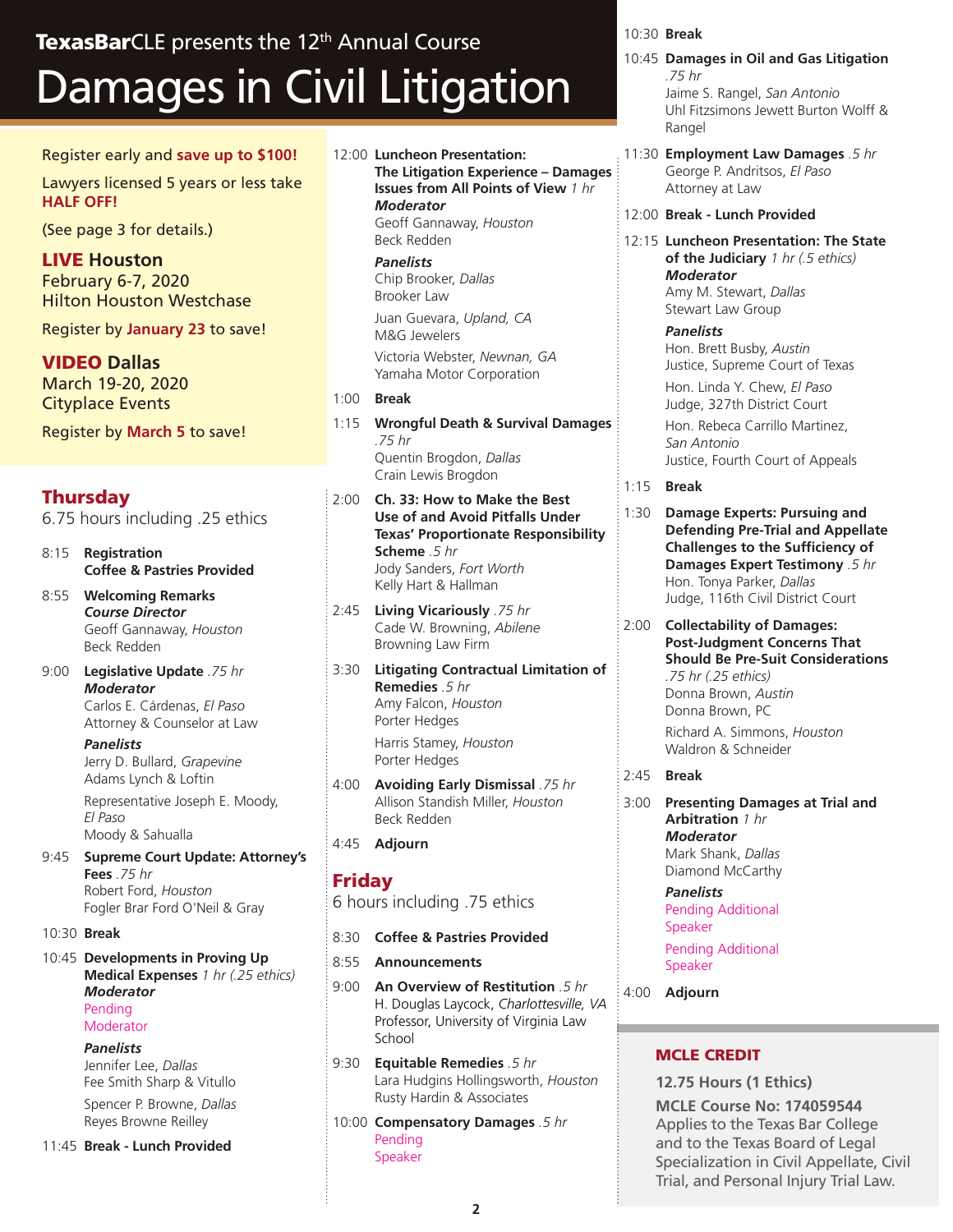# Ways to Save on This Course!

#### **Meet the Register by Deadline and Save \$50**

Early registrations help us ensure that sufficient course books, seating, and refreshments are available. Course materials and seating will be reserved for preregistrants until the start of the first topic.

#### **GO GREEN and Save \$25**

Select the PDF download ONLY for a discount.

#### **Texas Bar College Members Can Save \$25** To join or learn more, visit **texasbarcollege.com** or call (800) 204-2222, x1819.

#### **Texas Paralegal Division Members Can Save \$25**

To join or learn more, visit **txpd.org** or call (806) 443-2209.

#### **Earn Discounts by Registering Five or More**

from your firm or agency. Contact Firm & Group Sales Manager Laura Angle at (512) 263-2802 or **laura.angle@texasbar.com**.

#### **HALF OFF for Attorneys Licensed in Texas 5 Years or Less!**

You read that right! See the registration form.

#### **Scholarship Information**

TexasBarCLE offers scholarships for live courses, video replays, online classes, and webcasts. To apply or learn more, call (800) 204-2222, x1490, Mon-Fri 8am-5pm CT. Please apply at least two weeks prior to any live/video replay course or at least one week prior to any webcast or online class.

#### **Active Texas State, County, and Federal Judges, Administrative Law Judges, Hearing Examiners, and Judge's Staff Attorneys may attend out-of-state programs for a discounted rate or in-state programs for free, provided:**

(1) the course directly relates to the judge's/tribunal's jurisdiction,

(2) the judge is a full-time judge or retired under a judicial retirement system and (3) space is available for all paying registrants. This privilege does not extend to prosecutors, receivers, trustees, other court staff, or persons serving part-time in a judicial capacity. Actual attendance is required to receive course materials.

#### **Parking Information**

is subject to change and does not guarantee available space. **Houston:** Self-parking is complimentary in the hotel surface lot. **Dallas:** Self-parking is available in the Cityplace Tower Garage for \$10/day. Cityplace uses a ticketless system; a 10-digit number will need to be entered upon entry. Park on any level and take the elevator to Concourse Level C.

#### **If You Need Special Accommodations to Attend or Have a Food Allergy,**

please contact us as soon as possible at (800) 204-2222, x1751. For Cityplace Events in Dallas, please call us in advance of your arrival so that assisted parking can be arranged for drivers of handicap-designated vehicles.

#### **Registered but Can't Attend? Still Earn MCLE Credit**

by taking the course online later. If you would rather have a refund, call (800) 204-2222, x1574 or fax your request to (512) 427-4443. **Refund requests must be made** at least one business day before the program.

#### **FREE ONLINE BENEFITS! Online Videos and MP3s of the Topics**

will be available to registrants 6-8 weeks after the course. Provide your e-mail address when preregistering to be notified when and how these benefits may be accessed. (Note: Presentation lengths may vary from that which was advertised.) There's no extra charge; as a registrant, you're already entitled!

### **Interested in Sponsoring or Exhibiting at this Course or Others?**

Please contact us at **clesponsorships@texasbar.com**.

#### **Policy of Impartiality**

The State Bar of Texas does not endorse political candidates. When a candidate for the public office is included in promotion for or participates in a TexasBarCLE event, the State Bar is not taking a position for or against anyone's candidacy.



# **Reserve Your Hotel Room Early**

Hotel rooms have been blocked at special rates on a space available basis. To make a reservation, contact the hotel and indicate that you will be attending this State Bar of Texas course.

#### **LIVE Houston**

Hilton Houston Westchase 9999 Westheimer Road Houston, TX 77042 (713) 974-1000 \$159 single or double Deadline: January 15



Or make your reservation online at: **Pending Link**

The reserved block of rooms may fill up before the deadline. Act Now!

#### **VIDEO Dallas**

Cityplace Events 2711 North Haskell Ave. Dallas, TX 75204 (214) 515-5100



No hotel rooms have been blocked for this video replay.

#### **Course Director**

Geoff Gannaway.......................................................Houston

|  | <b>Planning Committee</b> |
|--|---------------------------|
|--|---------------------------|

#### **TexasBarCLE Planning Team**

| Deserea Serna Lead Written Materials Coordinator |  |
|--------------------------------------------------|--|
|                                                  |  |

#### **State Bar of Texas**

| Hon. Xavier Rodriguez Chair, CLE Committee |
|--------------------------------------------|
|                                            |
|                                            |
|                                            |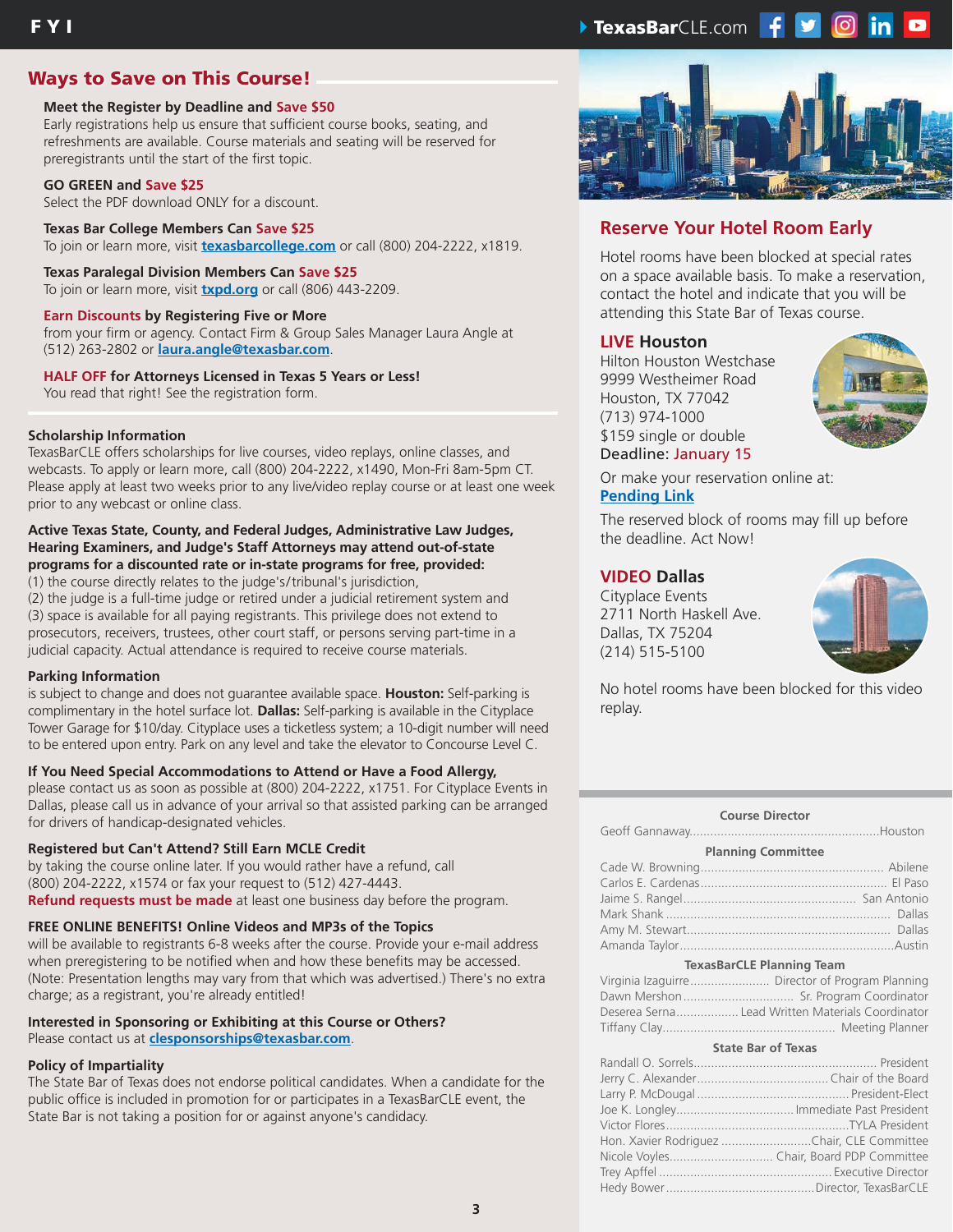# *LIVING VICARIOUSLY* **VICARIOUS LIABILITY IN TEXAS**

**CADE BROWNING,** *Abilene* Browning Law Firm, PLLC

State Bar of Texas **12TH ANNUAL DAMAGES IN CIVIL LITIGATION**  February 6-7, 2020 Houston

# **CHAPTER 7**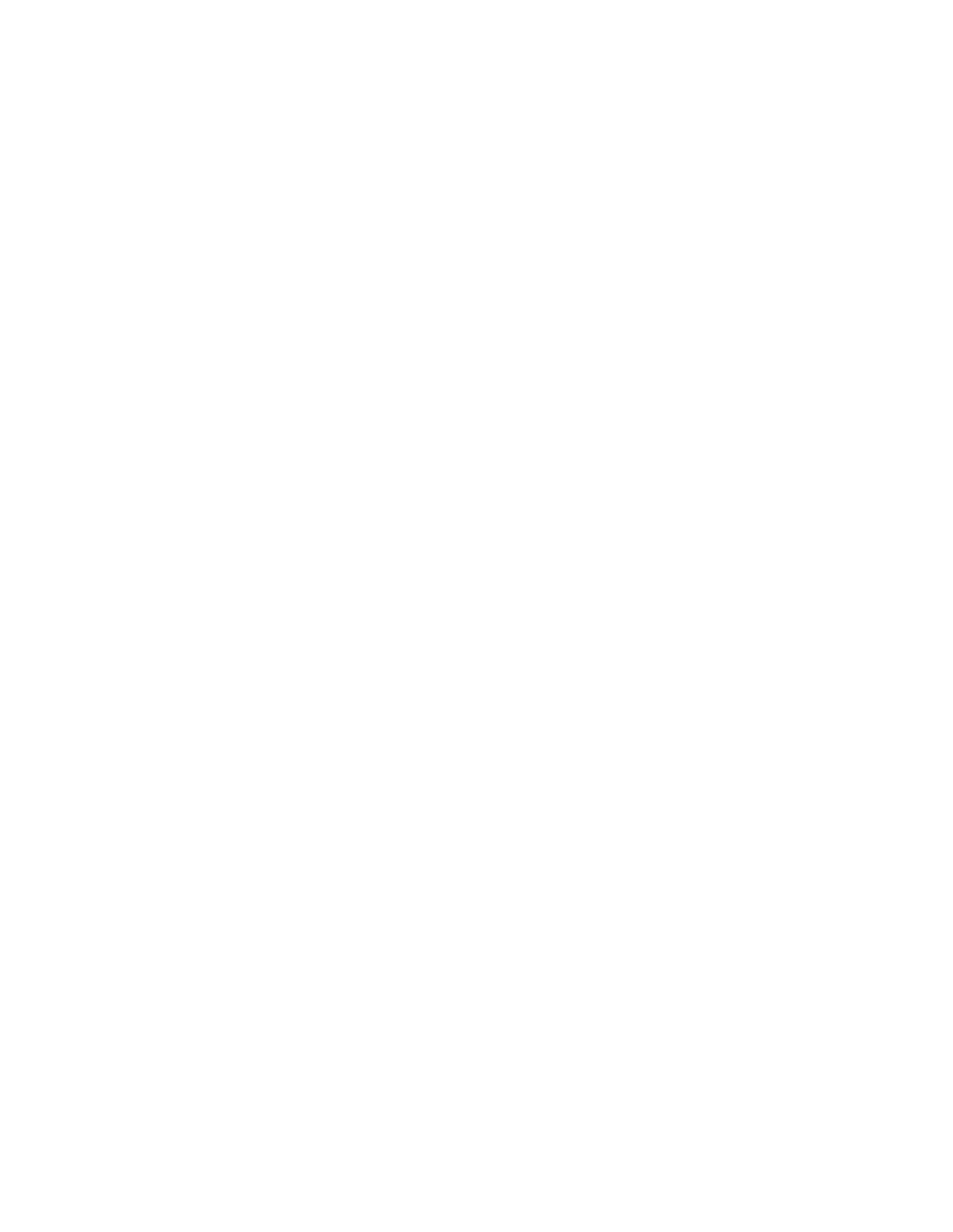#### **BIOGRAPHY**

Cade Browning's practice is devoted to litigation. He is board certified by the Texas Board of Legal Specialization in personal injury trial law and is licensed in both Texas and Oklahoma.

Cade was born in Lucas, Texas where he grew up raising, training, selling, and showing cutting horses. He continues that tradition today at his ranch in Coronado's Camp (near Buffalo Gap) where he lives with his wife, Katie, and their two boys, Barrett and Bede.

Cade graduated from Texas A&M University and Baylor University School of Law, where he was twice elected President of the Student Bar Association and received the 'High A' in Baylor's esteemed Practice Court course from Professor Muldrow.

Professionally, Cade has served as president of the Abilene Bar Association, president of the Abilene Young Lawyers Association, and was named Abilene's Outstanding Young Lawyer.



Cade currently serves as President of the West Texas Chapter of ABOTA and on the Executive Committee for the Litigation Council of the Litigation Section of the State Bar of Texas where he has served for the last ten years. He was also elected to serve on the Texas Young Lawyers Association's Board of Directors for four years representing his thirty-four-county area in West Texas. Cade has served on multiple State Bar Committees, including the Grievance Committee where he was Panel Chair, and the Local Bar Services Committee. He has been named a Texas Super Lawyer seven times and is a Sustaining Life Fellow of the Texas Bar Foundation and the ABOTA Foundation

Locally, Cade has been very involved in Abilene and West Texas. Cade currently serves on the board of trustees and executive committees for the Grace Museum, Taylor County Expo Center, and Western Heritage Classic. Cade was previously on the board of directors for the Abilene Preservation League, Abilene Community Foundation- Future Fund, St. John's Episcopal School, Big Country Health Education Center, Texas Frontier Heritage and Cultural Center Advisory Board, and Abilene A&M Club. Cade was honored to serve as the president of the board for the Abilene Preservation League, the chairperson of the board for the Abilene Community Foundation – Future Fund, and the Chair for the Board of Trustees for the Grace Museum.

In 2014, Cade was honored to be asked to run for Justice on the Eleventh Court of Appeals in Eastland, a twenty-eighty county district, stretching from Stephenville to New Mexico. Although he won Taylor, Jones, Fisher, Shackelford, Stonewall, and Ector Counties, the bid was unsuccessful, allowing him to happily return to private practice.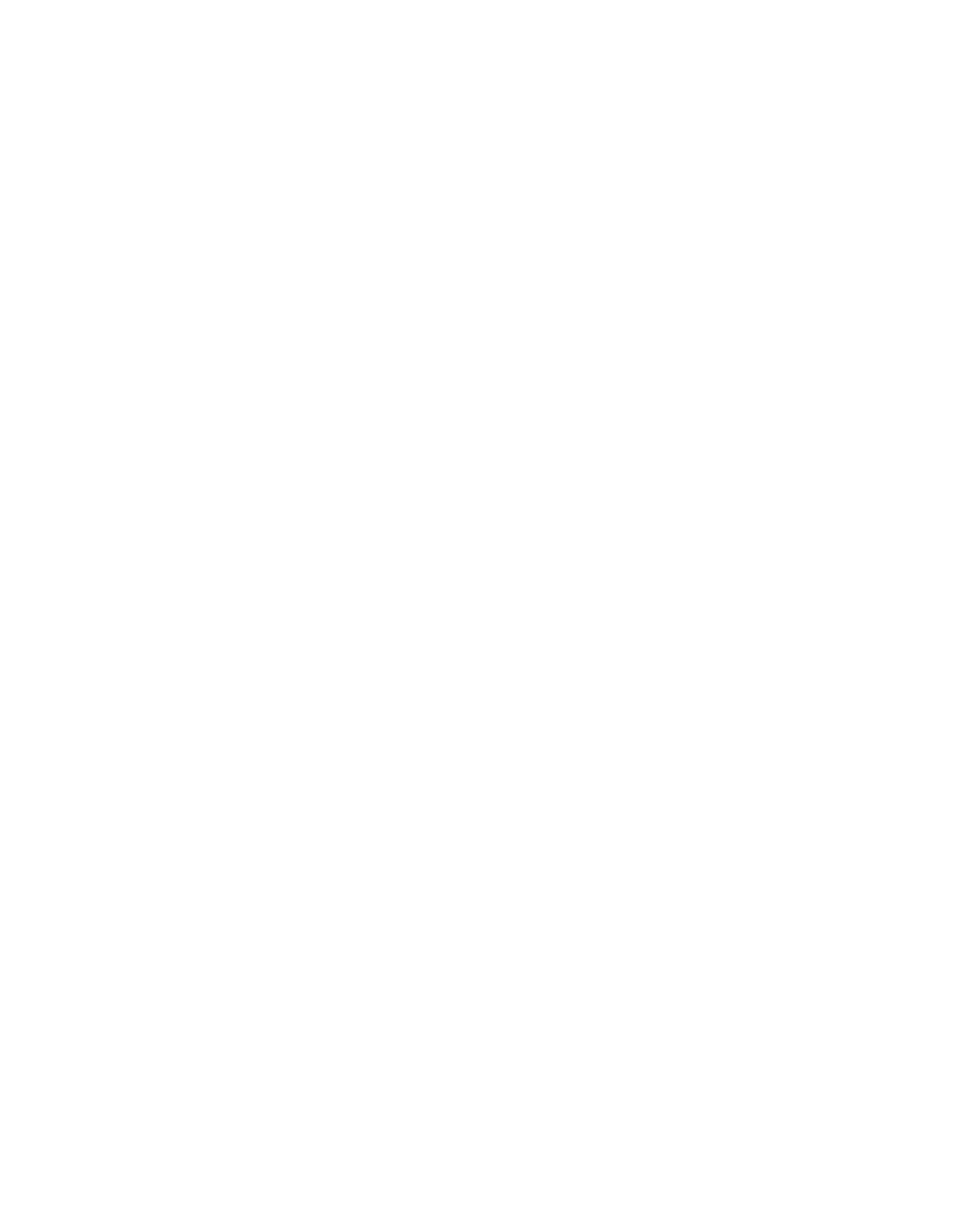# **TABLE OF CONTENTS**

| $\mathbf{I}$ . |          |
|----------------|----------|
| II.            | A.<br>B. |
| III.           |          |
| IV.            |          |
| $V_{\cdot}$    |          |
| VI.            |          |
| VII.           |          |
| VIII.          |          |
| IX.            |          |
| $X_{\cdot}$    |          |
| XI.            |          |
| XII.           |          |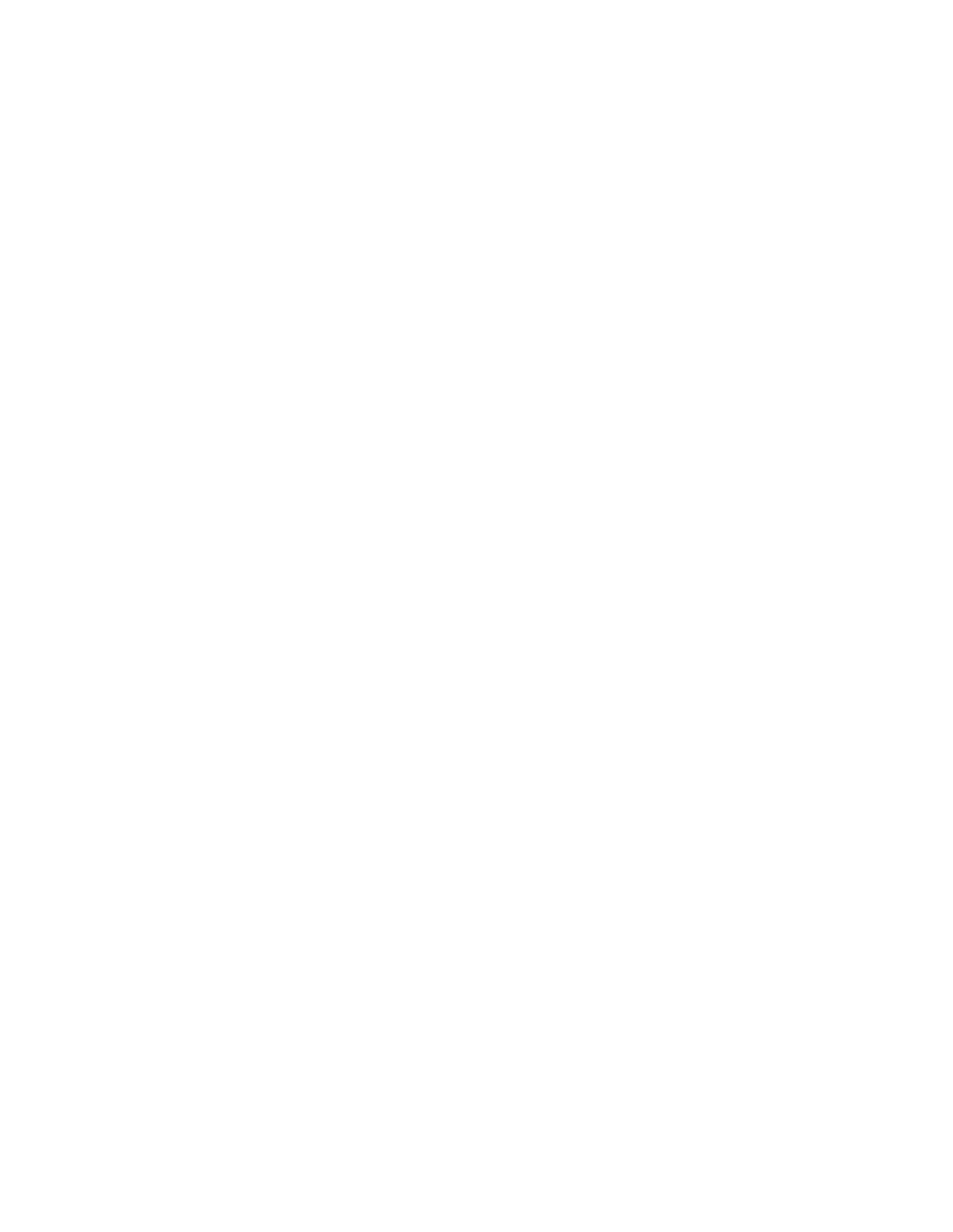#### **I. INTRODUCTION**

vicarious liability

n. The imposition of liability on one person for the actionable conduct of another, based solely on a relationship between the two persons. Indirect or imputed legal responsibility for acts of another; for example, the liability of an employer for the acts of an employee, or, a principal for torts and contracts of an agent.

*Black's Law Dictionary*. HENRY CAMPBELL BLACK, M.A., 1990.

This is a course in Damages.

Answer: Obtaining damages that can be paid.

Plaintiffs often need to establish the liability of a principal for an agent in order to drive damages and collect those damages. This paper will focus on recent developments in vicarious and derivative lability.

#### **II. RESPONDEAT SUPERIOR AND CONTROL**

One of the first Latin phrases many Texas lawyers ever learned was *Respondeat Superior*:

Let the Master Answer for His Servant.

However, much ink has been inked and trees killed on summary judgments determining exactly when an employee is in the course and scope of his employment and when he is not.

*Respondeat Superior*, is "a deliberate allocation of risk" in line with "the general common law notion that one who is in a position to exercise some general control over the situation must exercise it or bear the loss." *St. Joseph Hosp. v. Wolff*, 94 S.W.3d 513, 540 (Tex. 2002) (quoting Keeton et al., *Prosser and Keeton on the Law of Torts* § 69, at 499-501 (5<sup>th</sup> ed. 1984)).

*Respondeat Superior* thus constitutes an exception to the general rule that a person has no duty to control another's conduct. *Goodyear Tire & Rubber Co. v. Mayes*, 236 S.W.3d 754, 757 (Tex. 2007) (citing *Otis Eng'g Corp. v. Clark*, 668 S.W.2d 307, 309 (Tex. 1983)).

Historically, to prove an employer's vicarious liability for a worker's negligence, the plaintiff had to

establish that, at the time of the negligent conduct, the worker (1) was an employee and (2) was acting in the course and scope of his employment. *Id.*; *see also Limestone Prods. Distrib., Inc. v. McNamara*, 71 S.W.3d 308, 311 (Tex. 2002).

However, throughout the years various court of appeals applied these elements differently. Many courts applied a right to control test on the actions of the agent. *London v. Texas Power & Light Co*., 620 S.W.2d 718, 720 (Tex. Civ. App.—Dallas 1981, no writ). "It is settled that the test of one's liability for the act or omission of his alleged servant is his right and power to direct and control his imputed agent in the performance of the causal act or omission at the very instant of the act or neglect." *Parmlee v. Tex. & New Orleans R.R. Co*., 381 S.W.2d 90, 93-96 (Tex. Civ. App.—Tyler 1964, writ ref'd n.r.e). "[A] master is liable for acts of his agent under the doctrine of respondeat superior only where the relationship of master and servant exists at the time and in respect to the very thing causing the injury and from which it arises." *Id*. "[O]nce the control ends – as when the employee leaves the workplace – the master's potential for vicarious liability also ends in all but the most extraordinary situations." *Painter v. Amerimex Drilling I, Ltd*., 511 S.W.3d 700, 706 (Tex. App.—El Paso 2015, rev'd).

Some courts were insisting that the employer must be in control of the very task for which the employee was engaged in at the time of the tort. As the Corpus Christi Court noted in *Stapp Drilling Co. v. Roberts*, 471 S.W.2d 131, 135 (Tex.Civ.App.—Corpus Christi 1971, writ ref'd n.r.e.):

It is settled that the test of one's liability for the act or omission of his alleged servant is his right and power to direct and control his imputed agent *in the performance of the causal act or omission at the very instant of the act or neglect*. Putting the matter in a different way, it may be said that a master is liable for acts of his agent under the doctrine of respondeat superior only where the relationship of master and servant exists at the time *and in respect to the very thing causing the injury and from which it arises*.

*Id.* at 134-35 (emphasis added).

However, in 2018, the Texas Supreme Court attempted to provide some clarity and harmonize various conflicting court of appeals decisions in *Painter v. Amerimex Drilling I, Ltd*., 561 S.W.3d 125 (Tex. 2018).

Question: What is more important than obtaining damages?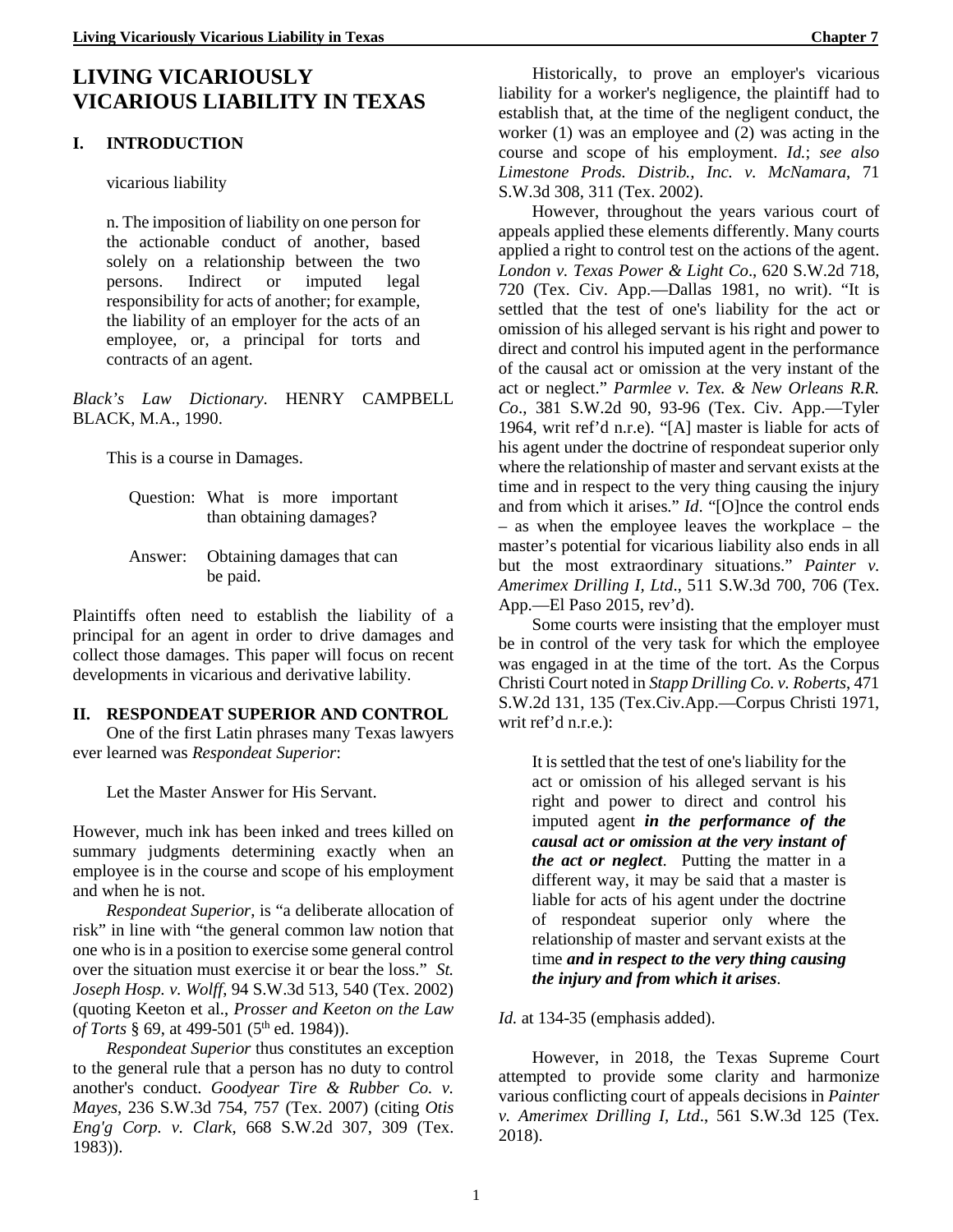In *Painter*, Sandridge Energy Inc. ("Sandridge") hired Amerimex Drilling I, Ltd. ("Amerimex") to drill oil wells on the Longfellow Ranch in Pecos County, near Fort Stockton. Normally, Amerimex would provide bunkhouses for its crews. But Longfellow Ranch did not allow the bunkhouses to be located on the ranch. Thus, the bunkhouses were set up near Fort Stockton, some 30 miles from the ranch.

The contract between Sandridge and Amerimex provided that Amerimex would invoice Sandridge for and pay each driller \$50/day to drive a crew out to the well location. Amerimex did not require its crew to stay in the bunkhouse or ride with the driller. Amerimex placed no restrictions on what route they took between the bunkhouse and the drilling site or where they stopped along the way.

One such driller was J.C. Burchett. Burchett was paid the daily bonus to drive his crew between the bunkhouse and the ranch in his own truck. On February 28, 2007, Burchett and his crew members— Steven Painter, Earl Wright, and Albert Carrillo, were returning to Fort Stockton after their shift ended when Burkett fell asleep and rolled his truck, killing Wright and Carrillo and injuring Painter. Painter filed suit against Burchett and Amerimex, alleging negligence and that Sandridge and Amerimex were vicariously liable for Burchett's negligence.

The Texas Supreme Court addressed the conflicting court of appeals decisions and held that there is now a two-step process for proving an employer's vicarious liability for a worker's negligence:

At the time of the negligent conduct, was the worker:

- (1) an employee; and
- (2) acting in the course and scope of his employment?

The Court made it clear that the right-to-control issue is only needed to satisfy the first element: that the wrongdoer was an employee at the time of the negligent conduct.

The employment-status inquiry involved in step one depends on whether the employer has the *overall* right to control the progress, details, and methods of operations of the work, whether or not it chooses to exercise that right as to any particular task. If the employee relationship is undisputed, "the employer essentially concedes the existence of the right to control that is necessary to give rise to the relationship." *Id*. at 131.

Once established, "this right to control extends to all the employee's acts within the course and scope of his employment, i.e., actions "within the scope of the employee's general authority in furtherance of the employer's business and for the accomplishment of the object for which the employee was hired." *Id*.

In other words, the Court overruled a task-by-task analysis of control for an employee, holding the task-bytask analysis "conceivably could result in an individual shifting between employee and independent contractor status countless times in a given work day." *Id* at 132. The right-to-control is established by the nature of the employment relationship, if it was exercised during the actual tortious activity or not. *Id* at 135.

Once it is proven that the agent was an employee of the employer, the courts should move onto the second element: Was the employee acting in the course and scope of his employment?

This step involves an objective analysis, hinging on whether the employee was performing the tasks generally assigned to him in furtherance of the employer's business. That is, the employee must be acting with the employer's authority and for the employer's benefit. *Id* at 138. Vicarious liability arises only if (a) the tortious act falls within the scope of the employee's general authority in furtherance of the employer's business and (b) for the accomplishment of the object for which the employee was hired. *Id.*

The Supreme Court reversed the trial court's summary judgment for Amerimex finding there was a fact issue as to whether Burchett was acting in the course and scope of his employment when the accident occurred. The Court focused on the fact that Burchett was paid to drive the crew to the worksite. The Court dispelled the notion that the contract only provided that Burchett was to drive the crew to the worksite, and that because the accident occurred driving the crew away from the worksite, there should be no liability. The Court held that common sense says that the crew shouldn't be stranded at the end of the work day and that Burchett had a duty as a "driller—and one for which he was paid additional money over his regular salary—to provide the crew transportation to and from the drilling site. This benefited Amerimex by ensuring that the full crew showed up for each shift and was not left stranded on site at the end of the workday, and that the drillers were not hired away by other companies." *Id*. at 135.

#### **A. Coming-And-Going Rule Exception**

In *Painter,* though, the Supreme Court also confirmed that the "coming-and-going" exception, under which an employee is generally not acting within the scope of his employment when travelling to and from work, is still alive. *Id*. at 138. "This rule is based on the premise that an injury occurring while traveling to and from work is caused by risks and hazards incident to driving on public streets, which has nothing to do with the risks and hazards emanating from a person's employment." *Molina v. City of Pasadena*, No. 14-17- 00524-CV, 2018 Tex. App. LEXIS 6579, at \*8, 2018 WL 3977945 (Tex. App.—Houston [14th Dist.] Aug. 21, 2018, no pet.).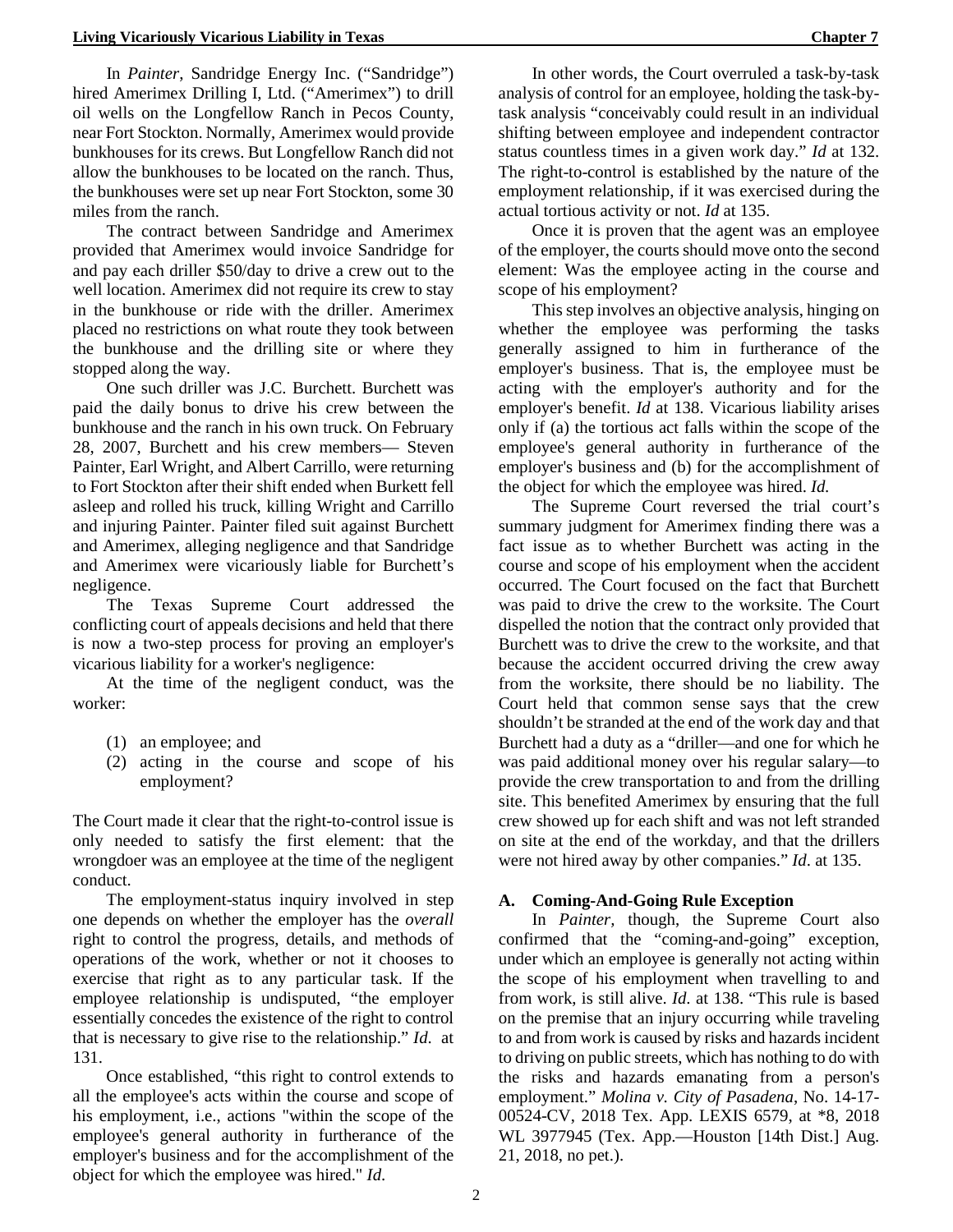The *Painter* Court did, however, recognize the 'special mission' exception for when such travel involves the performance of regular or specifically assigned duties for the benefit of the employer. The Court held Burchett's driving of workers to a workplace is such a duty, even in his personal truck. *Id*.

In a different context, if an employee is driving a company vehicle when an accident occurs, a presumption arises that the employee was acting within the scope of his employment. *Robertson Tank Lines, Inc. v. Van Cleave*, 468 S.W.2d 354, 357 (Tex. 1971) ("It is recognized in Texas that when it is proved that the truck was owned by the defendant and that the driver was in the employment of defendant, a presumption arises that the driver was acting within the scope of his employment when the accident occurred.").

If there is evidence that the driver was on a personal errand, simply commuting, or otherwise not in the furtherance of his employer's business, the presumption can be rebutted. *Id.*; *Williams v. Great Western Distrib. Co*., No. 12-16-00095-CV, 2016 Tex. App. LEXIS 13410, 2016 WL 7322802, at \*3 (Tex. App.—Tyler Dec. 16, 2016, no pet.) (mem. op.).

In *Meija-Rosa*, the Houston Court of Appeals recently affirmed the granting of a summary judgment when the employee hit a pedestrian as he entered the parking lot of his apartment complex at the end of his work day. Although the employee was driving a company van, his employer rebutted the companyowned car presumption with testimony that the employee was not furthering the affairs of the employer at the time of wreck. *Mejia-Rosa v. John Moore Servs*., No. 01-17-00955-CV, 2019 Tex. App. LEXIS 6405, at \*16 (Tex. App.—Houston [1st Dist.] July 25, 2019).

The *Mejia-Rosa* Court rejected the plaintiff's arguments that he had used a company phone while driving home and was "on-call." The Court stated "the phone records do not show that [the employee] was on a phone call at the time of the accident. Instead, they indicate that the last call placed or received on his company cell phone ended a half-hour before the accident and that there were two brief calls beginning about a half-hour after the accident…[and]… there is no evidence in the record revealing the substance of these calls, i.e., whether they were work-related." "Even if the record contained evidence that the phone calls were work-related, such evidence would be insufficient to present a fact issue here because the purpose of [the employee's] drive was simply to go home, not to further any business of [the employer]." *Id* at \*19.

The Court also held that being subject to call, without more, is insufficient to place an employee within the course and scope of his employment for vicarious liability purposes. *Id* at \*21 (citing *Atlantic Indus., Inc. v. Blair, 457 S.W.3d 511, 516 (Tex. App.— El Paso 2014), reversed on other grounds, 482 S.W.3d 57 (Tex. 2016)* (evidence that employee was on call and

driving truck with company logo insufficient to support determination that he was within course and scope of his employment at time of accident); *Mayes*, 236 S.W.3d at 757 (summary-judgment evidence that employee on personal errand was driving company truck loaded with company products for delivery, was available via pager 24 hours a day, and was not restricted from using truck for personal business, insufficient to raise genuine issue of fact regarding course and scope); *J & C Drilling Co. v. Salaiz, 866 S.W.2d 632, 637-38 (Tex. App.—San Antonio 1993, no writ)* (fact that employee involved in accident while driving company car was required to be on 24-hour call "not sufficient to raise an issue of course and scope").

#### **B. Personal Deviation Exception**

The Supreme Court in *Painter* also left room for the personal deviation exception in the vicarious liability context. The Court said that if Burchett had stopped for a meal, run a personal errand, or traveled somewhere not furthering the affairs of his employer. the course and scope analysis would be affected. "[A]n employer is not responsible for what occurs when an employee deviates from the performance of his duties for his own purposes." *Id.* (citing *Mayes*, 236 S.W.3d at 757). This is the case even if the deviation occurs with the employer's express or implied permission. *Mayes,*  236 S.W.3d at 757 (holding that an employee was not within the scope of employment while using his employer's vehicle to run a personal errand, even though he was not restricted from using the truck for personal business).

In another recent decision from a Houston Court of Appeals, a City of Pasadena employee was driving a city-owned vehicle. *Molina v. City of Pasadena*, No. 14- 17-00524-CV, 2018 Tex. App. LEXIS 6579, at \*1, 2018 WL 3977945 (Tex. App.—Houston [14th Dist.] Aug. 21, 2018, no pet.) (mem. op.). The employee, an inspector for the City, would pick up his city-owned vehicle at the City dispatch in the morning and would drive to up to seven construction sites per day. He was allowed to drive the vehicle to lunch and back, but would leave it at the dispatch at the end of the day. *Id.* 

On the day of the accident, after eating lunch at a fast-food restaurant, as he was proceeding to the next construction site, he failed to yield the right-of-way to a pedestrian and knocked the pedestrian down. The Court affirmed the granting of a plea to the jurisdiction holding that *Painter* did not change older case law that "an employee returning to work from a personal errand is not acting within the course and scope of his employment. An accident that occurs while an employee is 'returning to the zone of his employment' does not fix liability against the employer." *Id.*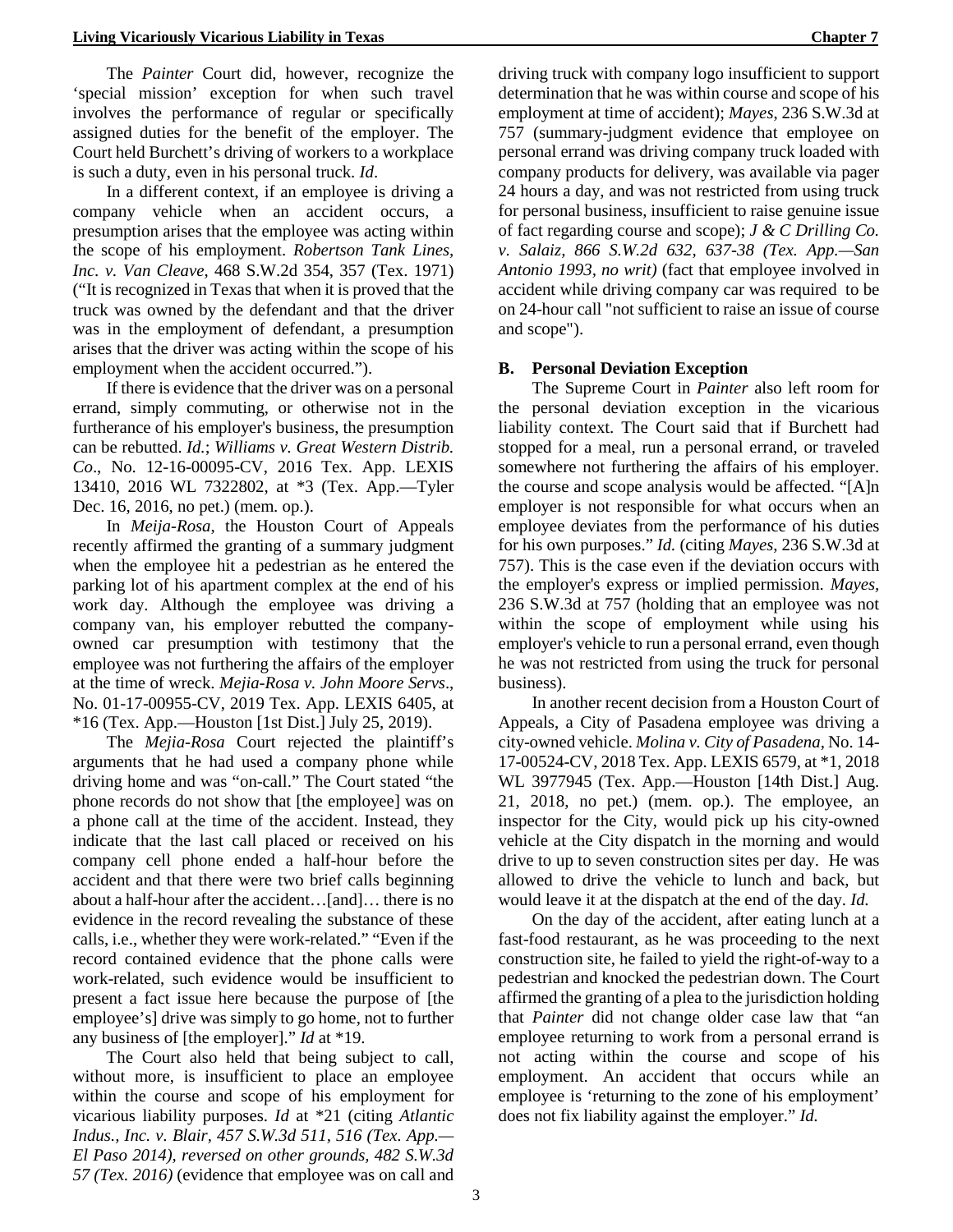#### **III. BORROWED EMPLOYEES**

An employer may also be liable for actions of a borrowed employee. A tortfeasor is a "borrowed employee" of another employer if such other employer or his agents have the right to direct and control the details of the particular work inquired about. Tex. PJC 10.2. Thus, an employer who borrows an employee will have the same liability for the negligent acts of the borrowed employee as for its regular employees. *Producer's Chem. Co. v. McKay*, 366 S.W.2d 220, 225 (Tex. 1963).

If the general employees of one employer are placed under control of another employer in the manner of performing their services, they become his special or borrowed employees. If the employees remain under control of their general employer in the manner of performing their services, they remain employees of the general employer and he is liable for the consequences of their negligence.

*Id*.

Thus, for the *Painter* analysis, in order to prove borrowed employee, the party must prove the right-tocontrol first. Thus, the employment-status inquiry involved in step one depends on whether the employer has the overall right to control the progress, details, and methods of operations of the work, whether or not it chooses to exercise that right as to any particular task. *FFP Operating Partners, LP v. Duenez*, 237 S.W.3d 680, 686 (Tex. 2007).

#### **IV. INDEPENDENT CONTRACTOR**

As a general rule, an employer is insulated from liability for the tortious acts of its independent contractors. *Fifth Club*, *Inc. v. Ramirez*, 196 S.W.3d 788, 796 (Tex. 2006). But Texas has adopted the rule enunciated in the Restatement (Second) of Torts:

One who entrusts work to an independent contractor, but who retains the control of any part of the work, is subject to liability for physical harm to others for whose safety the employer owes a duty to exercise reasonable care, which is caused by his failure to exercise his control with reasonable care.

*Redinger v. Living, Inc*., 689 S.W.2d 415, 418 (Tex. 1985) (expressly adopting Restatement (Second) of Torts § 414 (1977)). So, a general contractor does not have a duty to ensure that the independent contractor performs its work in a safe manner, unless the general contractor retains some control over the manner in which the work is done. *Lee Lewis Constr., Inc. v.* 

*Harrison*, 70 S.W.3d 778, 783 (Tex. 2001); *Redinger*, 689 S.W.2d at 418.

Thus, to determine responsibility for the tortfeasor, under *Painter*, we must first look to the first step, Was he an employee? The employer's overall right to control the details of the work is what principally distinguishes an employee from an independent contractor. *Painter*, 561 S.W.3d at 131.

The right to control a worker's conduct can be established one of two ways—it is created by a written contract (Master Service Agreement, Contracts, Agreements, Work Orders). *Dow Chem. Co. v. Bright*, 89 S.W.3d 602, 606 (Tex. 2002) (recognizing that when a written contract creates a right to control, the plaintiff need not prove actual exercise of control). Or, in the absence of a contractual right of control, it can be implied from the exercise of actual control over the manner in which work was performed. *Producers Chem. Co. v. McKay*, 366 S.W.2d 220, 226 (Tex. 1963) ("In such cases [in which there is no contractual provision for right of control,] right of control is necessarily determined as an inference from such facts and circumstances as the nature of the general project, the nature of the work to be performed by the machinery and employees furnished, length of the special employment, the type of machinery furnished, acts representing an exercise of actual control, the right to substitute another operator of the machine, etc.").The Supreme Court has outlined five factors pertinent to the control analysis: (1) the independent nature of the worker's business; (2) the worker's obligation to furnish necessary tools, supplies, and materials to perform the job; (3) the worker's right to control the progress of the work except about final results; (4) the time for which the worker is employed; and (5) the method of payment, whether by unit of time or by the job. *Limestone Prods. Distrib., Inc. v. McNamara*, 71 S.W.3d 308, 312 (Tex. 2002).

Arguably, if one establishes that the employer does retain the degree of overall control that would subject him to liability as a master, then that tortfeasor is to be treated as an employee. Under *Painter*, then, control would be assumed for all tasks done in furtherance of the employment.

However, *Painter* seems to provide a second independent contractor analysis when there is not overall control, which allows a task-by-task analysis in determining if the principal controlled the tort-causing action. "By contrast, supervisory liability for damages caused by an independent contractor is premised on a right to control the specific task giving rise to the injury." *Id.* at 27. "Control over an independent contractor's conduct for supervisory-liability purposes is necessarily task-specific, but that is simply not the case when the conduct at issue is that of an admitted employee. *Id*. at 134.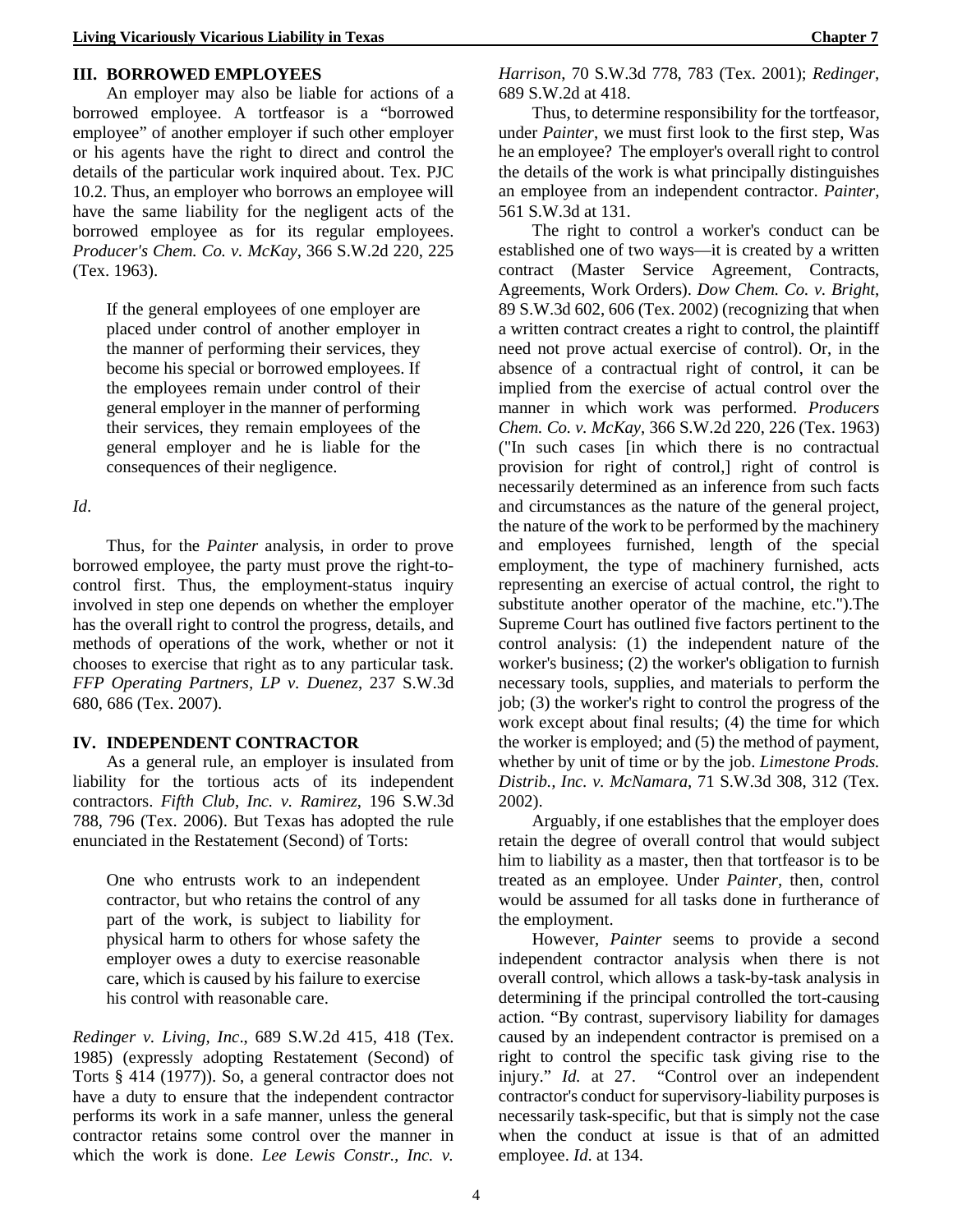#### **V. NON-EMPLOYEE MISSION**

The Texas Supreme Court in *Arvizu v. Estate of Puckett*, 364 S.W.3d 273 (Tex. 2012) affirmed the imposition of liability based upon a principal-agent relationship between a non-employer who had control over the details of the job. The non-employer had the right to control details of the transportation; because the trip was "for the benefit" of the non-employer, the Supreme Court affirmed a judgment rendered against the non-employer. *Arvizu*, 364 S.W.3d at 275. The jury found . . . [Contractor] was subject to Puckett's control as to the details of the mission . . . [the Court rendered] . . . judgment against the [contractor] . . . and Puckett, jointly and severally." *Arvizu*, 364 S.W.3d at 275.

#### **VI. CIVIL CONSPIRACY**

Can I hold someone liable for the actions of another if they are involved in a civil conspiracy? The Texas Supreme Court has said yes. The elements of a conspiracy have vacillated over the years, but the Court has recently reiterated that an action for civil conspiracy has five elements:

- (1) a combination of two or more persons;
- (2) the persons seek to accomplish an object or course of action;
- (3) the persons reach a meeting of the minds on the object or course of action;
- (4) one or more unlawful, overt acts are taken in pursuance of the object or course of action; and
- (5) damages occur as a proximate result.

#### *First United Pentecostal Church of Beaumont v. Parker*, 514 S.W.3d 214, 222 (Tex. 2017).

Like other forms of vicarious liability, civil conspiracy is not an independent tort, but is a derivative tort. *In re Enron Corp. Securities, Derivative & ERISA Litigation*, 623 F.Supp.2d 798, 810 (S. D. 2009) citing to *Tilton v. Marshall*, 925 S.W.2d 672, 681 (Tex. 1996). It is a means of extending liability beyond the tortfeasor to those who participated or assisted the tortfeasor's act. *Carroll v. Timmers Chevrolet, Inc*., 592 S.W.2d 922, 925-26 (Tex.). If a civil conspiracy is established, each co-conspirator is responsible for the actions of each of the other co-conspirators in furtherance of the conspiracy. Each element of the underlying tort is imputed to each participant. *Akin v. Dahl*, 661 S.W.2d 917, 921 (Tex. 1983).

But, civil conspiracy requires a specific intent to agree to accomplish something unlawful or to accomplish something lawful by unlawful means. *Id*. This inherently requires a meeting of the minds on the object or course of action. Thus, an actionable civil conspiracy exists only as to those parties who are aware of the intended harm or proposed wrongful conduct at the outset of the combination or agreement. *Id.* There

cannot be a civil conspiracy to be negligent, since it requires specific intent. *Chon Tri v. J.T.T.*, 162 S.W.3d 552, 557 (Tex. 2005). "[M]erely proving a joint 'intent to engage in the conduct that resulted in the injury' is not sufficient to establish a cause of action for civil conspiracy. If proving intent to engage in the conduct that resulted in injury were enough, intent to leave an excavation in a roadway uncovered, with no warning signs, would give rise to liability for a civil conspiracy even though the conduct amounted to negligence and perhaps gross negligence, depending on the circumstances, but did not amount to an intentional." *Id*. Likewise, participation in a breach of contract will not support a cause of action for conspiracy. *Deaton v. United Mobile Networks*, L.P., 926 S.W.2d 756, 760– 761 (Tex. App.—Texarkana 1996), aff'd in part, rev'd in part on other grounds, 939 S.W.2d 146 (Tex. 1997).

Employees acting in the course and scope of their employment cannot conspire with their employer, as their actions are the actions of the employer. *Crouch v. Trinque*, 262 S.W.3d 417, 427 (Tex. App. –Eastland 2008, not pet.) Similarly, an agent cannot conspire with its principal as long as the agent is acting within the scope of his agency relationship. The acts of an agent and his principal are the acts of a single entity and cannot constitute a conspiracy. *Lyons v. Lindsey Morden Claims Mgmt., Inc*., 985

S.W.2d 86, 91 (Tex. App.—El Paso 1998, no pet.).

So, how do you prove a civil conspiracy? It would be an evil empire indeed which would put to paper two entities' desire to commit an unlawful act. Good luck finding that smoking gun. Thus, most cases trying to prove a civil conspiracy must rely on circumstantial evidence. Inferences of concerted action can be drawn from joint participation in the transaction and enjoyment of the fruits of the transactions. *International Bankers Life Ins. Co. v. Holloway*, 368 S.W.2d 567, 581 (Tex. 1963). The general rule is that conspiracy liability is sufficiently established by proof showing concert of action or other facts and circumstances from which the natural inference arises that the unlawful, overt acts were committed in furtherance of common design, intention, or purpose of the alleged conspirators. *Id.*  "[B]ut vital facts may not be proved by unreasonable inferences from other facts and circumstances…or, as has often been said by this court, a vital fact may not be established by piling inference upon inference..." *Schlumberger Well Surveying Corp. v. Nortex Oil & Gas Corp*., 435 S.W.2d 854, 858 (Tex. 1968). Proof of any vital fact by evidence must be something more than a mere scintilla. *Id.* 

The jury charge for civil conspiracy as recommended by the Pattern Jury Charge, predicates the submission of a question on a "finding of a statutory violation or a tort (other than negligence) that proximately caused damages." Tex. PJC 109.1. Once that predicate is established, the jury is asked: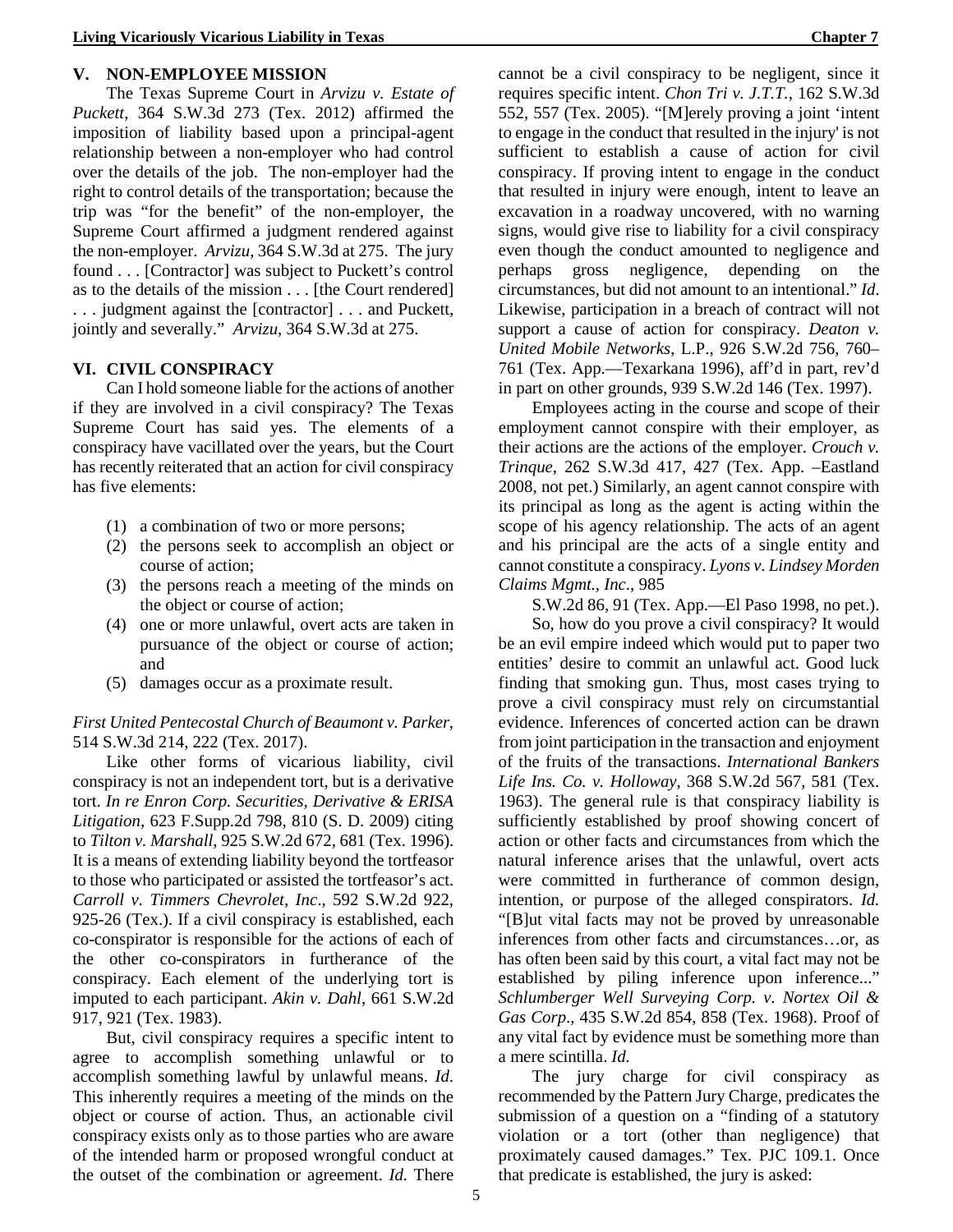Was Connie Conspirator part of a conspiracy that damaged Paul Payne?

To be part of a conspiracy, Connie Conspirator and another person or persons must have had knowledge of, agreed to, and intended a common objective or course of action that resulted in the damages to Paul Payne. One or more persons involved in the conspiracy must have performed some act or acts to further the conspiracy.

Answer "Yes" or "No."

TEX. PJC 109.1.

So, if the answer is yes, what does this mean as to damages? The damages recoverable in an action for civil conspiracy are those damages resulting from the commission of the wrong, not the conspiratorial agreement. *Carroll v. Timmers Chevrolet, Inc*., 592 S.W.2d 922, 925 (Tex. 1979). The plaintiff in a conspiracy claim can recover the types of actual damages that are available for the underlying tort. *Tilton*, 925 S.W.2d at 681.

Likewise, if the underlying tort allows recovery of exemplary damages, the plaintiff who proves a civil conspiracy is able to recover them. *Akin v. Dahl*, 661 S.W.2d 917, 921 (Tex. 1983).

But, be cautious! Some older cases held that a finding of civil conspiracy does not automatically result in the imposition of joint and several liability on the conspiring parties, especially if there are various torts attached to each defendant. In order to recover a judgment for civil conspiracy there must be a finding of damages resulting from that conspiracy. *Belz v. Belz*, 667 S.W.2d 240, 243 (Tex. App. – Dallas 1984, writ ref'd n.r.e.). The jury should be provided with a question to determine what damages were attributable to the conspiracy. *Bunton v. Bentley*, 176 S.W.3d 1(Tex. App. –Tyler 1999, aff'd in part and rev'd and remanded in part, 914 S.W.3d 561 (Tex. 2002). Learned authors have noted that, "[i]n a conspiracy case, when there are multiple causes of action and a divergence between the damages attributable to each cause of action and each defendant, there will need to be a submission to the jury of a question inquiring about dollar amount of damages caused by the conspiracy." Link Beck, *Joint and Several*  Liability, 2015 10<sup>th</sup> Annual Fiduciary Litigation Course.

However, a recent Texas Supreme Court has clarified that damages in a civil conspiracy claim are related to the "damage from the underlying wrong, not the conspiracy itself" and that, therefore, a damage issue, separate and apart from a damage issue relative to the underlying tort, is not required in a civil conspiracy claim. *Agar Corp. v. Electro Circuits Int'l, LLC*, 580 S.W.3d 136 (Tex. April 5, 2019). Each coconspirator 'is

responsible for all acts done by any of the conspirators in furtherance of the unlawful combination." *Carroll*, 592 S.W.2d at 926. "Coconspirator liability is joint and several…We are of the opinion that joint and several liability attaches to a civil conspiracy finding and is not affected by the proportionate responsibility statutes. *Stephens v. Three Finger Black Shale P'ship*, 580 S.W.3d 687, 719 (Tex. App.—Eastland 2019, pet. filed).

In *Agar*, the Court was tasked with deciding what statute of limitations applies to a claim of civil conspiracy. The Court held that because civil conspiracy is a derivative tort that "depends on participation in some underlying tort," the applicable statute of limitations and its accrual must coincide with that of the underlying tort for which the plaintiff seeks to hold at least one of the named defendants liable. *Agar*, 580 S.W.3d at 138. In reaching this holding the Court took the time to clarify that civil conspiracy is a vicarious liability theory, requiring some underlying wrong, not just the conspiracy itself. *Id*. at 141. While reaching this holding the Court stated the majority view that, "[i]n most jurisdictions, civil conspiracy is a vicarious liability theory that imparts joint-and-several liability to a co-conspirator who may not be liable for the underlying tort." *Id*. at 140.

Does this answer the question if Texas Civil Practice and Remedies Code Chapter 33's proportionate responsibility provisions apply to common-law jointand-several liability theories like conspiracy?

The Eastland Court of Appeals has tackled this question even more recently. *Stephens,* 580 S.W.3d at 719. In applying *Agar*, and reversing itself, Eastland held a co-conspirator was jointly and severally liable irregardless of Chapter 33 comparative findings. *Id*. In *Stephens* a Fisher County jury returned a verdict totaling \$98,103,682.77 against various defendants finding they committed fraud, breached their fiduciary duties, and engaged in a conspiracy related to the acquisitions and sale of leasehold interests in the Cline Shale. On appeal the Eastland Court eventually, after *Agar*, upheld the jury's finding on civil conspiracy and found the coconspirators jointly and severally liable for the actual and exemplary damages found to be caused by their coconspirator's breach of fiduciary duty. At the time of this article, Petitions for Review have been filed with the Supreme Court.

For further discussion of this question, See Lyndon Bittle, Conspiracy: *Has Joint and Several Liability Been Supplanted by Proportionate Responsibility?*, 69 Baylor L. Rev. 378 (2017).

As a side note, regarding jurisdiction, one corporation's actions cannot be imputed to another corporation under a conspiracy or a joint enterprise theory for the purposes of asserting jurisdiction over the other corporation. *Nat'l Indus. Sand Ass'n v. Gibson*, 897 S.W.2d 769, 773 (Tex. 1995).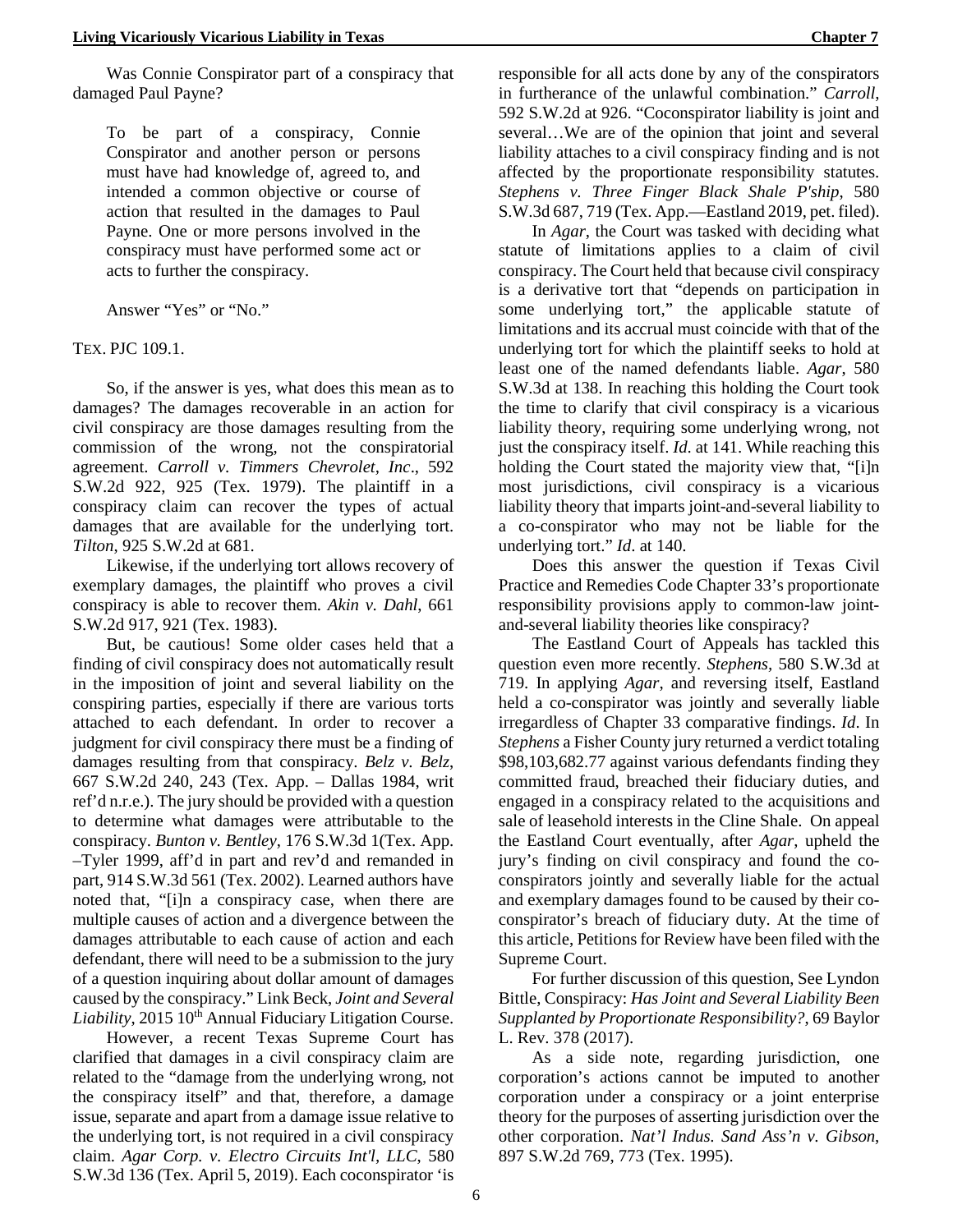#### **VII. CONCERT OF ACTION / AIDING AND ABETTING**

Under this theory, two or more persons are jointly and severally liable when they jointly participate in concerted action to commit a common tort and accomplish their purpose. *McMillen Feeds, Inc. of Texas v. Harlow*, 405 S.W.2d 123, 139 (Tex. Civ. App.—Austin 1966, writ ref'd n.r.e.).

Aiding-abetting and conspiracy have been regarded as closely allied forms of liability. However, a conspiracy generally requires an agreement as well as an overt act causing damage, while aiding and abetting does not require any agreement, but rather assistance given to the principal wrongdoer.

The supreme court has noted "whether such a theory of liability is recognized in Texas is an open question." *Juhl v. Airington*, 936 S.W.2d 640, 644 (Tex. 1996). In *Juhl*, the Court set out two descriptions of the theory, one by Prosser and Keeton and the other in the Restatement (Second of Torts). *Juhl*, 936 S.W.2d at 643.

All those who, in pursuance of a common plan or design to commit a tortious act, actively take part in it, or further it by cooperation or request, or who lend aid or encouragement to the wrongdoer, or ratify and adopt the wrongdoer's acts done for their benefit, are equally liable.

Keeton et al., *Prosser and Keeton on the Law of Torts* § 46, at 323.

The Restatement imposes liability on a person for the conduct of another which causes harm if the defendant:

- (a) does a tortious act in concert with the other or pursuant to a common design with him, or
- (b) knows that the other's conduct constitutes a breach of duty and gives substantial assistance or encouragement to the other so to conduct himself, or
- (c) gives substantial assistance to the other in accomplishing a tortious result and his own conduct, separately considered, constitutes a breach of duty to the third person.

Restatement (Second) of Torts § 876 (1977).

Civil conspiracy differs from concert of action as defined in Section 876 in that civil conspiracy requires that the defendants have an intent to accomplish an unlawful objective for the purpose of harming another, while concert of action merely requires that the defendants commit a tort while acting in concert.

But, the *Juhl* court stated, "if we were to adopt § 876(a) we would require allegations of specific intent, or perhaps at least gross negligence, to state a cause of action." *Juhl*, 936 S.W.2d at 644. Specific intent requires an agreement to accomplish an unlawful purpose or to accomplish a lawful purpose by unlawful means; neither proof of negligence nor proof of intent to

engage in the conduct that resulted in the injury is enough. *III Forks Real Estate, L.P. v. Cohe*n, 228 S.W.3d 810, 815 (Tex. App.—Dallas 2007).

The Court further noted subsection (b) of section 876 requires "substantial assistance" and knowledge that the tortfeasor's conduct constitutes a breach of duty. *Juhl*, 936 S.W.2d at 644. Therefore, under subsection (b), unlawful intent is required, "i.e., knowledge that the other party is breaching a duty and the intent to assist that party's actions." *Id* at 644.

The *Juhl* court also noted that the comments to the Restatement listed five factors to consider in determining whether "substantial assistance" had been provided: (1) the nature of the wrongful act; (2) the kind and amount of the assistance; (3) the relation of the defendant and the actor; (4) the presence or absence of the defendant at the occurrence of the wrongful act; and (5) the defendant's state of mind. *Juhl*, 936 S.W.2d at 644 (citing Restatement (Second) of Torts § 876 cmt. d).

Although the *Juhl* Court found the plaintiff had not met the elements, it fell short of adopting Concert of Action as a theory of recovery. At least the Houston  $14<sup>th</sup>$ Court of Appeals and the Eastland Court of Appeals have since declined to recognize the cause of action. *Solis v. S.V.Z*., 566 S.W.3d 82, 103 (Tex. App.— Houston [14th Dist.] 2018, no pet. h.); *AmWins Specialty Auto, Inc. v. Cabral,* 582 S.W.3d 602, 611 (Tex. App.—Eastland 2019, no pet. h)("we decline to adopt aiding and abetting as an independent cause of action").

However, recently in *Agar*, the Court stated that a "concerted action is a separate theory of vicarious liability distinct from civil conspiracy." *Agar* 580 S.W.3d 136, 140 n.2 (citing *Juhl*, 936 S.W.2d 643-644). In other words, concert of action / aiding and abetting is not an independent cause of action, but is a derivative tort, like conspiracy, which is dependent on an underlying tort.

#### **VIII. INDIVISIBLE INJURY**

Texas common law has long recognized that tortfeasors, even if not acting in concert, are jointly and severally liable for an indivisible injury. *Austin Road Co. v. Pope*, 147 Tex. 430, 216 S.W.2d 563, 565–566 (1949). Such liability arises from an indivisible injury if the injury, by its nature, cannot be attributed with reasonable certainty to individual wrongdoers. *Landers v. East Texas Salt Water Disposal Co*., 248 S.W.2d 731, 734 (Tex. 1952) (pollution of lake by two different sources of salt water constituted indivisible injury).

However, what about proportionate responsibility? Wouldn't the defendant only be liable for their proportionate responsibility of the injuries as found by the jury?

While Chapter 33 lists several instances in which joint and several liability is still permitted (e.g. upon a finding that a defendant is more than 50% responsible,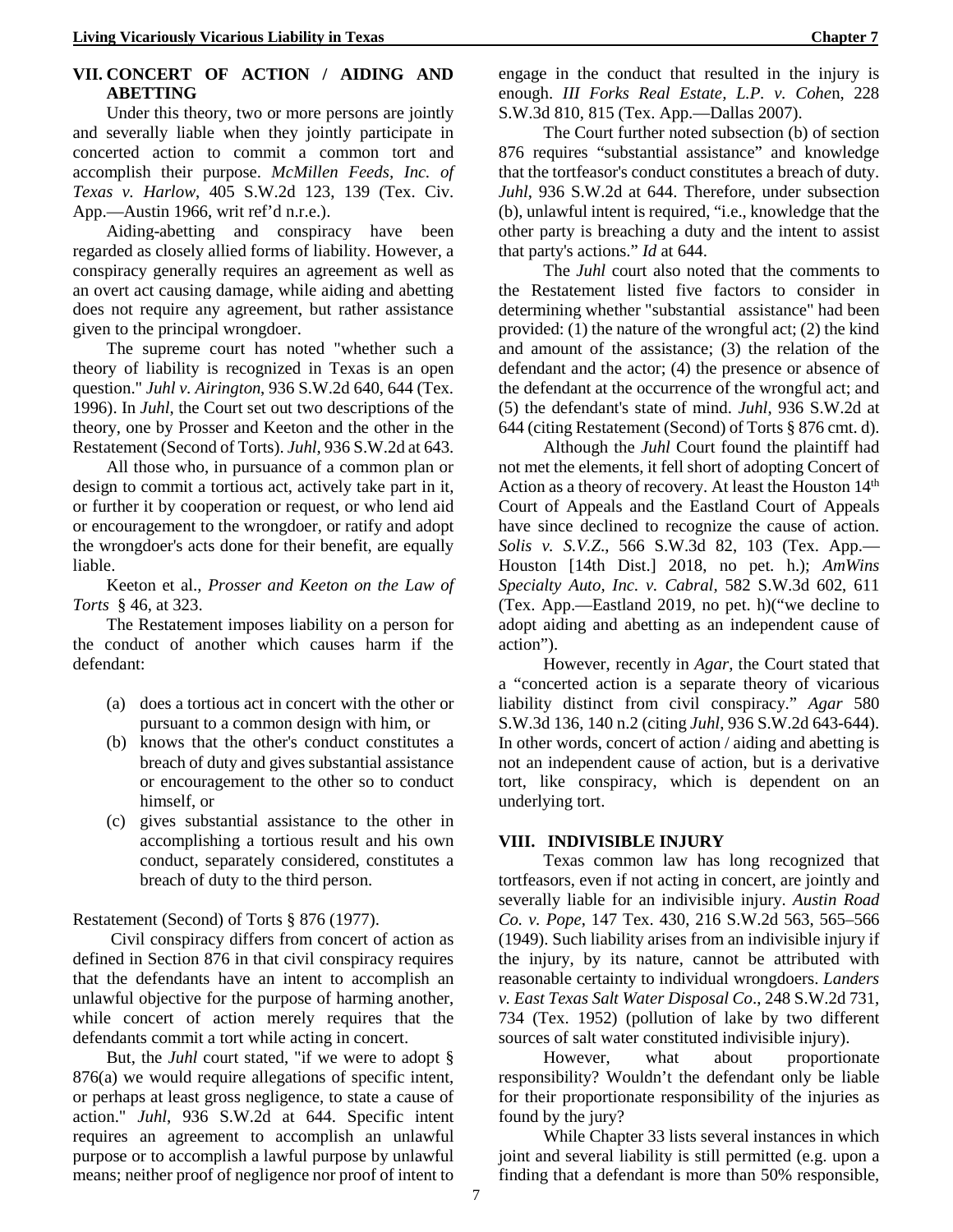and upon a finding of certain criminal acts), it does not provide that an indivisible injury would give rise to joint and several liability. TEX. CIV. PRAC. & REM. C. § 33.013; see also *N. Am. Van Lines, Inc. v. Emmons*, 50 S.W.3d 103 (Tex. App.—Beaumont 2001, pet. denied) (citing § 33.013 and holding that absent a finding of 50% liability or a finding of civil conspiracy or undisputed vicarious liability, there was no basis to hold multiple defendants jointly and severally liable, and each defendant was only liable for the percentage of liability assigned to them by the jury).

However, even after the enactment of Chapter 33, Texas cases continue to state that indivisible injury is a basis for joint and several liability. *Amstadt v. U.S. Brass Corp*., 919 S.W.2d 644 (Tex. 1996) (citing *Landers* with approval for proposition that if injuries cannot be apportioned with reasonable certainty, the plaintiff's injuries are indivisible and defendants are jointly and severally liable); *In re Liu*, 290 S.W.3d 515, 524 (Tex. App.—Texarkana 2009, orig. proceeding) (same); *Bradford v. Vento*, 997 S.W.2d 713 (Tex. App.—Corpus Christi 1999).

In *Lakes of Rosehill,* recently appointed Texas Supreme Court Justice Busby wrote for the Houston Court examining this very topic, finding that joint and several liability for tortfeasors of an indivisible injury survived the enactment of Chapter 33. *Lakes of Rosehill Homeowners Ass'n v. Jones*, 552 S.W.3d 414, 418–422 (Tex. App.—Houston [14th Dist.] 2018, no pet.). Justice Busby examined the statute and common law and found that when responsibility for plaintiff's injury cannot be apportioned with reasonable certainty among defendants, then proportionate responsibility statutes do not apply and availability of joint and several liability is alive and well. *Id*. at 422.

#### **IX. PARTNERSHIP**

A partnership is liable for loss or injury to a person caused by or incurred as a result of the wrongful act or omission or other actionable conduct of a partner acting (1) in the ordinary course of the business of the partnership or (2) with the authority of the partnership. TEX.BUS. ORGS. C. § 152.303. This statute is applicable to a limited partnership. TEX. BUS. ORGS. C. § 153.003(a); *Doctor's Hosp. at Renaissance Ltd. v. Andrade*, 493 S.W. 3d 545, 547-48 (Tex. 2016). Each partner is an agent of the partnership for the purpose of its business. TEX. BUS. ORGS. C. § 152.301.

This first question, then, is:

Is there a partnership?

Under the common law, Texas used to be rigid and hostile towards the recognition of partnerships unless the would-be partners clearly announced their intention to create one. I*ngram v. Deere*, 288 S.W.3d 886, 893- 894 (Tex. 2009).

However, Texas has now passed Chapter 152 of the TEXAS BUSINESS ORGANIZATIONS CODE. A partnership agreement may be either express or implied from the parties' conduct. *Ingram*, 288 S.W.3d at 893-94. When an express agreement does not exist, the question of whether the parties intended to enter into a partnership must be "determined by an examination of the totality of the circumstances." *Id*, 2 at 903-904. The statutory test in Chapter 152 "contemplates a less formalistic and more practical approach to recognizing the formation of a partnership." *Ingram*, 288 S.W.3d at 895. Under the statutory test, the dispositive question is simply whether there is "an association of two or more persons to carry on a business for profit as owners." TEX. BUS. ORGS. C.§ 152.051(b). As long as two or more persons carry on a business "as owners," the business is regarded as a general partnership by default unless the parties expressly invoke a different form of business organization, such as a corporation or an LLC. *Id*.  $$152.051(c).$ 

The Code sets forth five factors that a court should review in determining whether a partnership exists:

- (1) receipt or right to receive a share of profits of the business;
- (2) expression of an intent to be partners in the business;
- (3) participation or right to participate in control of the business;
- (4) agreement to share or sharing:
	- (A) losses of the business; or
	- (B) liability for claims by third parties against the business; and
- (5) agreement to contribute or contributing money or property to the business.

TEX. BUS. ORGS. C. § 152.052(a); see also *Ingram*, 288 S.W.3d at 894-95.

In *Ingram*, the Court adopted a totality of the circumstances test to these factors, holding that under the Code, a party seeking to establish the existence of a partnership is not required to provide evidence of all five factors; in particular, the Code expressly provides that an agreement to share losses is not necessary to create a partnership. TEX. BUS. ORGS. C. § 152.052(c). Evidence of only one factor standing alone is not sufficient to establish a partnership in a business. TEX. BUS. ORGS. C. § 152.052. However, as the Court in *Ingram* explained, evidence of all five factors establishes a partnership as a matter of law, and therefore, the fivefactor test is considered on a "continuum" between these two points. *Ingram*, 288 S.W.3d at 893-94. But,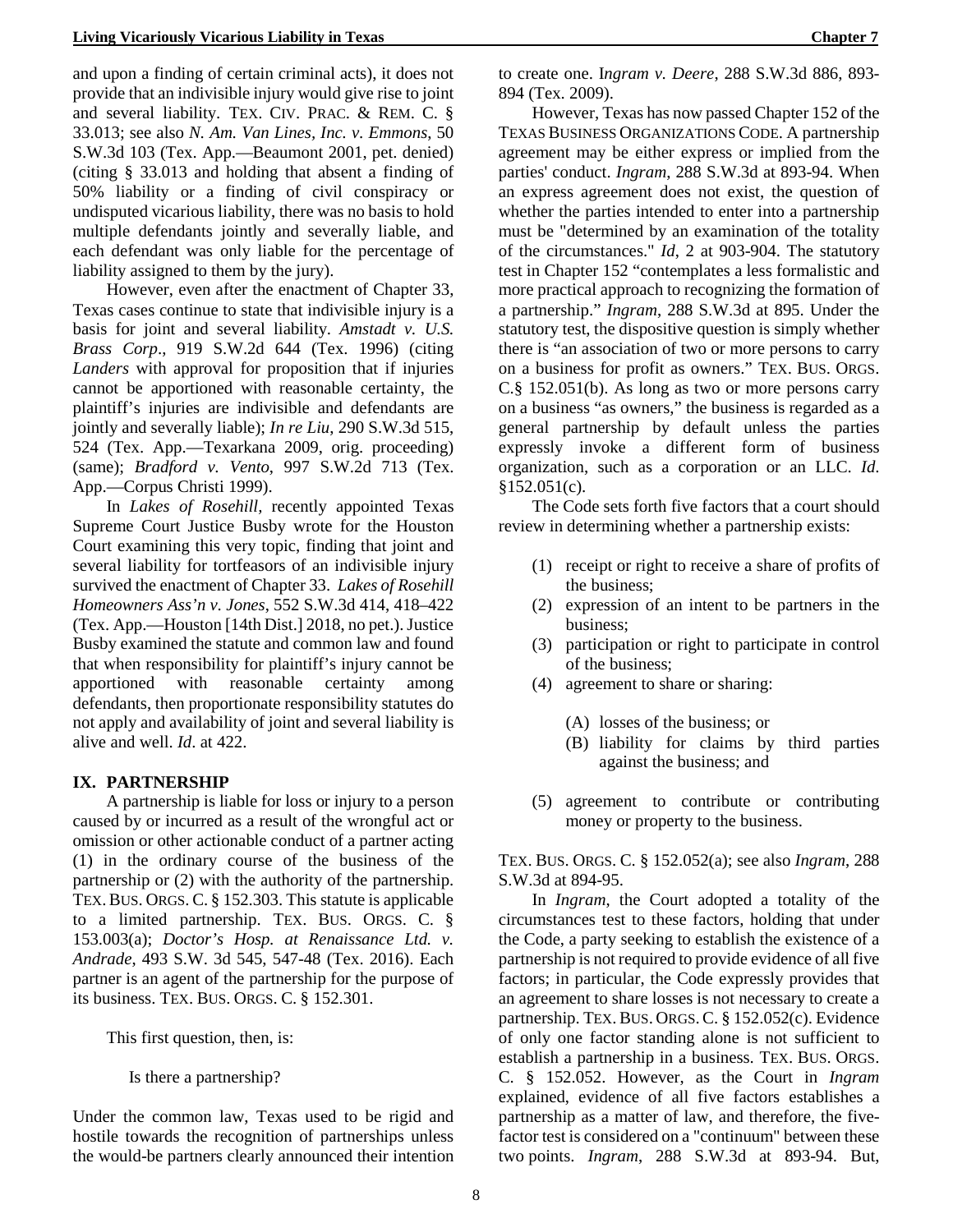conclusive evidence of only one factor is normally insufficient to establish a partnership. *Id*.

Of the five factors, the first and third factors (the receipt or right to receive a share in the profits and the participation or right to participate in the control of the business) are the most important. *Id*. at 904 at 896; *Shafipour v. Rischon Dev. Corp*., No. 11-13-00212-CV, 2015 Tex. App. LEXIS 5493, 2015 WL 3454219, at \*6 (Tex. App.—Eastland May 29, 2015, pet. denied) (mem. op.).

The Eastland Court in *Stephens* in applying the factors, found the defendants did not form a partnership. *Stephens,* 580 S.W.3d at 710. The Court held that, to prove that a partnership exists, there must be evidence that the parties were to participate in the profits and share them as principals of the business, as opposed to sharing in the interest as compensation under an agreement to share profits. In accordance with the agreement that the parties made in *Stephens*, distributions were not made to a partnership, but to the individual parties, and the overriding royalty interests were also made directly to individuals—not to a partnership as partnership property. "Although the evidence to which we have referred shows that the parties were investors in the project, it does not show that the parties participated in the profits as owners or principals of a business." *Id*. Even though the agreement in *Stephens* used the term "partners" the Eastland Court held that when a person refers to another as "partner," that fact alone does not signal the expression of an intent to form a partnership. *Id*.

Despite the jury's finding that a partnership existed, the Eastland Court applied the factors and held, "[a]lthough there may be some evidence of one or more of the factors that we are to consider, that evidence in and of itself, when we consider the totality of the circumstances, is no more than a scintilla to support a finding that a partnership exists. … we determine that there is no evidence of a partnership." Id. at 713-714. The plaintiffs have petitioned the Supreme Court to determine what standard of review should be applied to "partnership" findings, legal or factual sufficiency. It is unknown at the time of the article, if the Supreme Court will grant the review.

#### **X. VICE PRINCIPAL / ALTER EGO**

A corporation can "only act through individuals." *Tri v. J.T.T*., 162 S.W.3d 552, 562 (Tex. 2005). The vice-principal doctrine allows a party to hold a corporation directly liable for the acts of certain corporate agents commonly referred to as "viceprincipals." *Chrysler Ins. Co. v. Greenspoint Dodge of Houston, Inc*., 297 S.W.3d 248, 253 (Tex. 2009).

There are four classes of employees who may be vice-principals under Texas law: (1) corporate officers; (2) those who have the authority to employee, direct, and discharge servants of the master; (3) those engaged in the performance of nondelegable or absolute duties of the master; and (4) those to whom the master has delegated the management of all or part of its business. Texas PJC 10.14C; *Bennett v. Reynolds*, 315 S.W.3d 867, 883 (Tex. 2010). An "officer" is an individual elected, appointed, or designated as an officer of an entity by the entity's governing authority or under the entity's governing documents. TEX. BUS & COM. C § 1.002 (61). With regard to Limited Liability Companies, the terms "corporation" or "corporate" includes a "limited liability company" and reference to "directors" includes "managers" of a manager-managed limited liability company. TEX. BUS. ORG. § 101.002. Thus, a manager of limited liability company is equivalent to a "corporate officer" of a corporation. *Id*.

The negligence or gross negligence of a viceprincipal are deemed to be acts of the corporation because the vice-principal "represents the corporation in its corporate capacity." *Bennett v. Reynolds*, 315 S.W.3d 867, 884 (Tex. 2010) (quoting *Hammerly Oaks, Inc. v. Edwards*, 958 S.W.2d 387, 391-92 (Tex. 1997)). Under this theory, the negligence, gross negligence, or malicious conduct of certain agents is treated as the conduct of the principal itself. *Fort Worth Elevators Co. v. Russell,* 70 S.W.2d 397, 406-07 (Tex. 1934), overruled on other grounds by *Wright v. Gifford-Hill & Co*., 725 S.W.2d 712, 714 (Tex. 1987). In other words, there is direct liability to the principal. *Id*.

The liability of a corporation for the acts of its viceprincipal however, "is not absolute" but is limited to those acts which are referable to the company's business to which the vice-principal is expressly, impliedly or apparently authorized to transact. *Rhodes, Inc. v Duncan*, 623 S.W. 2d 741, 744 (Tex. App—Houston [1st Dist.] 1981, no writ. In other words, in order to impute the vice-principal's actions to the principal, the tortious conduct must further the principal's business. *J. C. Penney Co. v. Oberpriller*, 170 S.W.2d 607, 610 (Tex. 1943).

In applying this analysis to a post-*Painter* case, the Fort Worth Court of Appeals recently affirmed a summary judgment for Elite Metal Fabricators, Inc. ("Elite") when its majority shareholder and president of the closely held corporation, was involved in a horrible car accident outside Sturgis, South Dakota while attending the Sturgis Motorcycle Rally. *Grogan v. Elite Metal Fabricators, Inc*., No. 02-18-00048-CV, 2018 Tex. App. LEXIS 10089, 2018 WL 6424216 (Tex. App.—Fort Worth Dec. 6, 2018, no. pet.).

Elite moved for summary judgment claiming he had been on a personal vacation and had not been in the course and scope of any business venture when the collision occurred. The plaintiff that argued that because the president owned Elite, all of Elite's manifestations of consent existed at his pleasure, particularly when Elite delegated to him the responsibility of overseeing any ongoing projects or pursuing new projects, whether he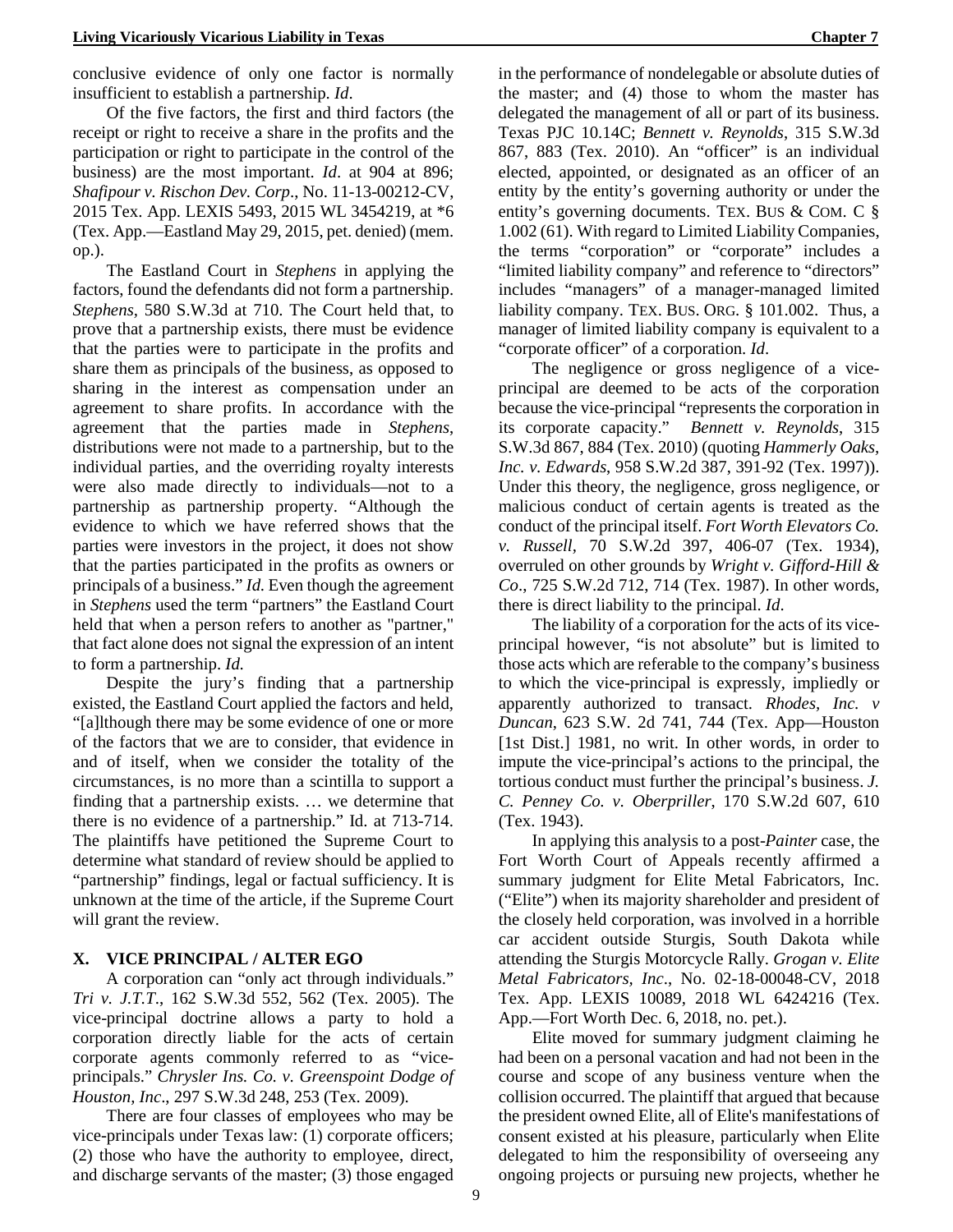was onsite or not, and delegated how he accomplished such tasks. The plaintiff produced evidence that, at the time of the collision, the president had been heading west, to Sturgis, so that he could connect to the road that would take him south to Tilford, to the campground, to collect his luggage. If the collision had not occurred, he would then have driven north to get back to Sturgis so that he could head west to the hotel in Spearfish, where he was planning to meet up with "some guys from Dallas," one of whom owned a metal fabrication shop. Further, many of the expense were paid for by Elite's credit card. *Id.* at \*13-14.

In analyzing the case and affirming the summary judgment, the Court applied the second prong of *Painter's* analysis, holding that the vacation was not within the scope of general authority for Elite and it was not furthering the business of Elite for the president to attend the rally. Finally, the Court held that Elite's objective was to sell steel and welding services to the building construction industry in the DFW area through bidding jobs. Notwithstanding Elite's financial records, nothing in the record supported a conclusion that Darter's trip was undertaken to accomplish that objective. *Id.* at \*25.

#### **XI. JOINT ENTERPRISE / JOINT VENTURE**

"Joint enterprise" liability makes each party to the enterprise the agent of the other and thereby holds each responsible for the negligent act of the other. *Texas Department of Transportation v. Able*, 35 S.W.3d 608, 613 (Tex. 2000); *Shoemaker v. Estate of Whistler*, 513 S.W.2d 10, 14 (Tex. 1974).

"A "joint enterprise" exists if the persons concerned have (1) an agreement, either express or implied, with respect to the enterprise or endeavor; and (2) a common purpose; and (3) a community of pecuniary interest in [the common purpose of the enterprise], among the members [of the group]; and (4) an equal right to a voice in the direction of the enterprise, which gives an equal right of control." Tex. PJC 10.11; see *Shoemaker*, 513 S.W.2d at 14 (adopting Rest. of Torts, Section. 491, cmt. c)).

For the first element, a written contract evidencing the parties' agreement to jointly operate their business endeavor satisfies this element. *St. Joseph Hosp. v. Wolff*, 94 S.W.3d 513, 530 (Tex. 2002) (recognizing that the "the Program Contract [was] ample evidence of an agreement between St. Joseph [Hospital] and the Foundation"). The "agreement" element will also be deemed satisfied if a court can examine the evidence and find that the parties' relationship was based on some agreement or understanding.

In establishing a "community of pecuniary interest," common interest in a profitable outcome is not sufficient. *Motloch v. Albuquerque Tortilla Co*., 454 S.W.3d 30, 35-37 (Tex. App.—Eastland 2014, no pet.). The analysis should consider the endeavor as a whole.

*St. Joseph Hosp*., 94 S.W.3d at 527. For instance, whether there is a pooling of efforts and monetary resources between the parties to achieve common purposes, namely the reduction in costs and contemplation of economic gain by approaching the project as a joint undertaking. *Blackburn v. Columbia Med. Ctr. of Arlington Subsidiary, L.P.*, 58 S.W.3d 263, 271 (Tex. App.—Fort Worth 2001, pet. denied).

Similarly related, joint enterprise differs from the relationship contemplated under "joint venture" law, but unlike joint enterprise, the joint ventures must have an agreement to share losses and profits. *Coastal Plains Development Corp. v. Micrea, Inc*., 572 S.W.2d 285, 287 (Tex. 1978). A joint venture must be based on an agreement that has all the following elements: (1) a community of interest in the venture, (2) an agreement to share profits, (3) an express agreement to share losses, and (4). a mutual right of control or management of the venture. *Ayco Development Corp. v. G.E.T. Service Co.*, 616 S.W.2d 184, 186 (Tex. 1981).

#### **XII. NON-DELEGABLE DUTIES**

A nondelegable duty is imposed by law on the basis of concerns for public safety, and the party bearing such a duty cannot escape it by delegating it to another. *Fifth Club, Inc. v. Ramirez*, 196 S.W.3d 788, 795 (Tex. 2005). A nondelegable duty includes: (1) inherently dangerous activities; and (2) duties imposed by statute. *Mbank El Paso, N.A. v. Sanchez*, 836 S.W.2d 151, 153 (Tex. 1992) (duty is nondelegable when it is imposed by law on basis of concerns for public safety).

Texas courts have recognized a number of nondelegable duties owed to one's own employees including: (1) the duty to provide rules and regulations for the safety of employees and to warn them as to the hazards of their positions or employment, (2) the duty to furnish reasonably safe machinery or instrumentalities with which its employees are to labor,  $(3)$  the duty to furnish its employees with a reasonably safe place to work, and (4) the duty to exercise ordinary care to select careful and competent coemployees. *Fort Worth Elevators Co. v. Russell*, 123 Tex. 128, 70 S.W.2d 397, 401 (Tex. 1934); H*ammerly . Oaks, Inc. v. Edwards*, 958 S.W.2d 387, 391-92 (Tex. 1997) (noting nondelegable duty to hire competent coemployees); *Leitch v. Hornsby*, 935 S.W.2d 114, 118 (Tex. 1996) (noting nondelegable duty to provide safe workplace); *Burk Royalty Co. v. Walls*, 616 S.W.2d 911, 923-24 (Tex. 1981) (noting nondelegable duty to provide safety regulations for employees).

However, Texas courts have recognized very few such duties with respect to third-party nonemployees. *Central Ready-Mix Concrete Co. v. Islas*, 228 S.W.3d 649, 652 (Tex. 2007). But a principal does have a nondelegable duty to avoid harm to third parties due to negligence of an independent contractor who performs work that is "inherently dangerous." *Fifth Club*, 196